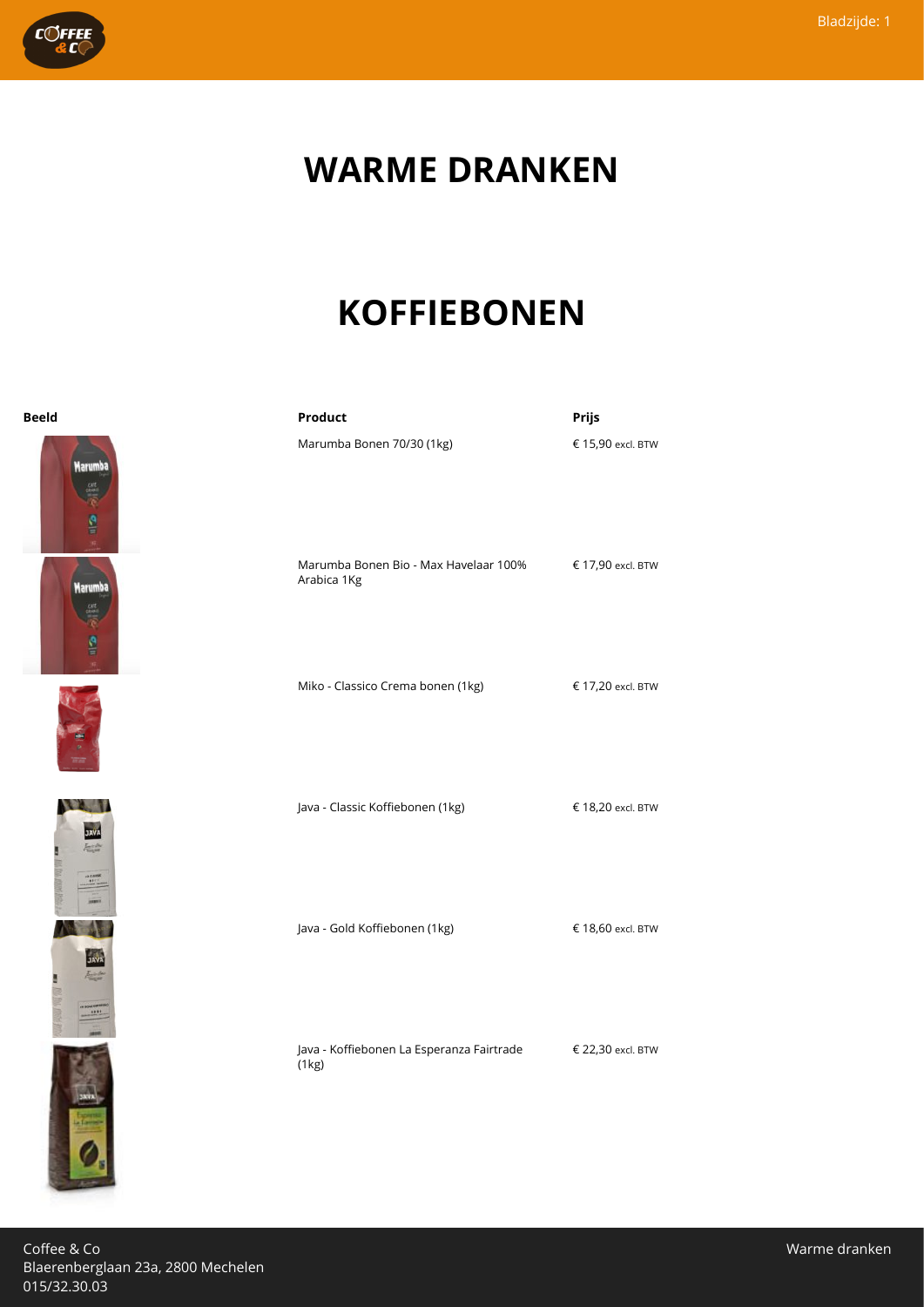

De Kraanvogel - De Kraanvogel koffiebonen (1kg)

€ 21,90 excl. BTW



 $\mathbf{B}$  .  $\begin{bmatrix} \mathbf{v}_0 \\ \mathbf{v}_1 \\ \mathbf{v}_2 \end{bmatrix}$ 

Bruynooghe Prima Bonenkoffie (1kg) € 17,40 excl. BTW

#### **GEMALEN KOFFIE**

| <b>Beeld</b> | Product                                             | <b>Prijs</b>      |
|--------------|-----------------------------------------------------|-------------------|
|              | Miko - Gemalen koffie DIAMANT NOIR (1kg)            | € 17,30 excl. BTW |
| $-2094$      | Miko - PURO Fairtrade NOBLE gemalen koffie<br>(1kg) | € 21,90 excl. BTW |

Miko - PURO Fairtrade FUERTE gemalen koffie (1kg) € 21,90 excl. BTW

#### **VRIESDROOGKOFFIE**

**Beeld Product Prijs**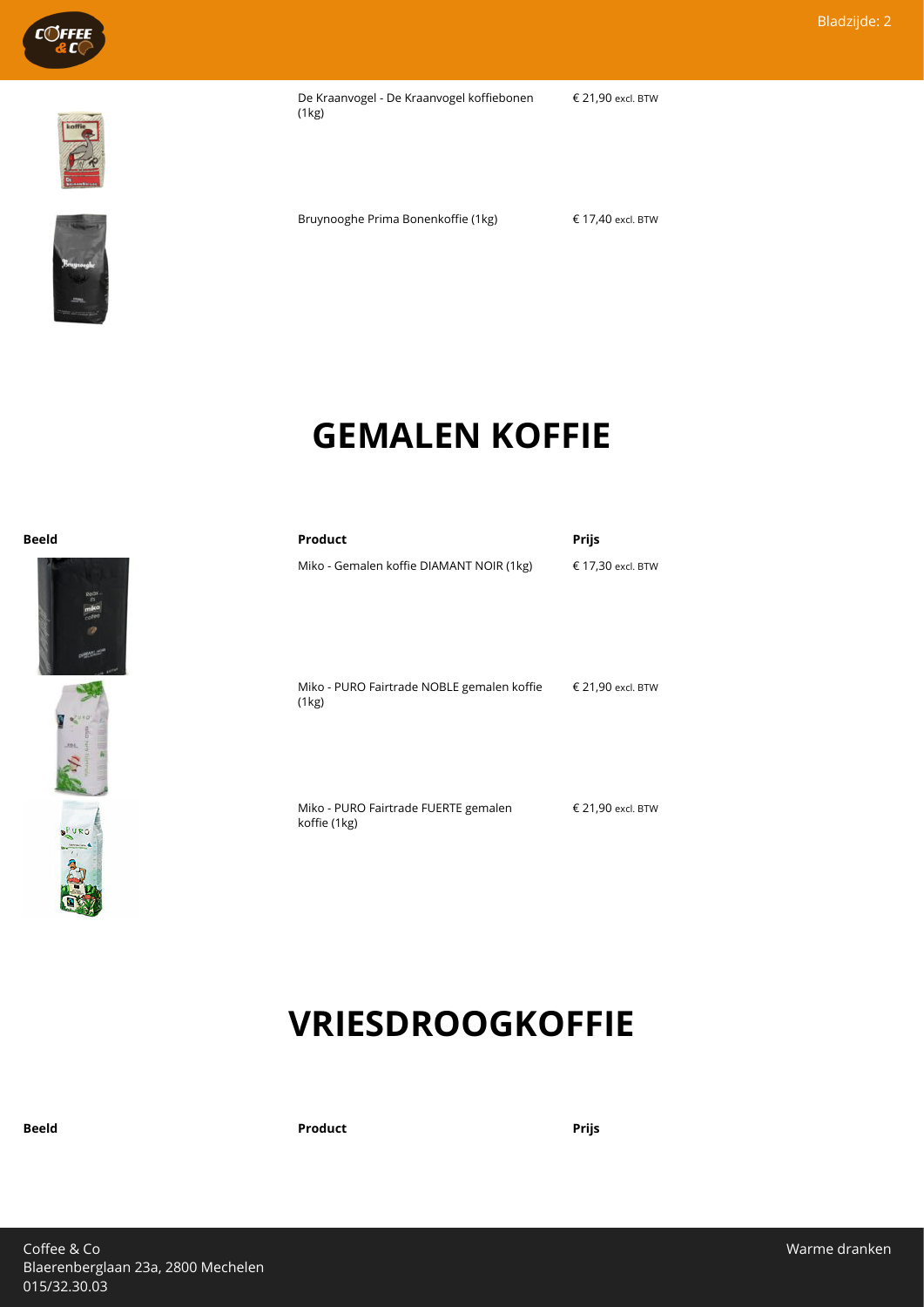













| Marumba BIO Max Havelaar Vriesdroog<br>70/30 (500g) | € 31,60 excl. BTW |
|-----------------------------------------------------|-------------------|
| Miko - Puerto Rico vriesdroogkoffie (500gr)         | € 27,45 excl. BTW |
| Miko - Vriesdroogkoffie Descafinato (500gr)         | € 32,80 excl. BTW |
| Nestlé - Mokambo Tradition (500gr)                  | € 30,90 excl. BTW |
|                                                     |                   |

Marumba Vriesdroog Trad. (500g) € 26,20 excl. BTW

Nestlé - Alta Rica Nestlé (500gr) € 42,50 excl. BTW

# **FLAVOURED KOFFIE**



**Beeld Product Prijs**

Caprimo - Café Noissette (1kg) € 9,85 excl. BTW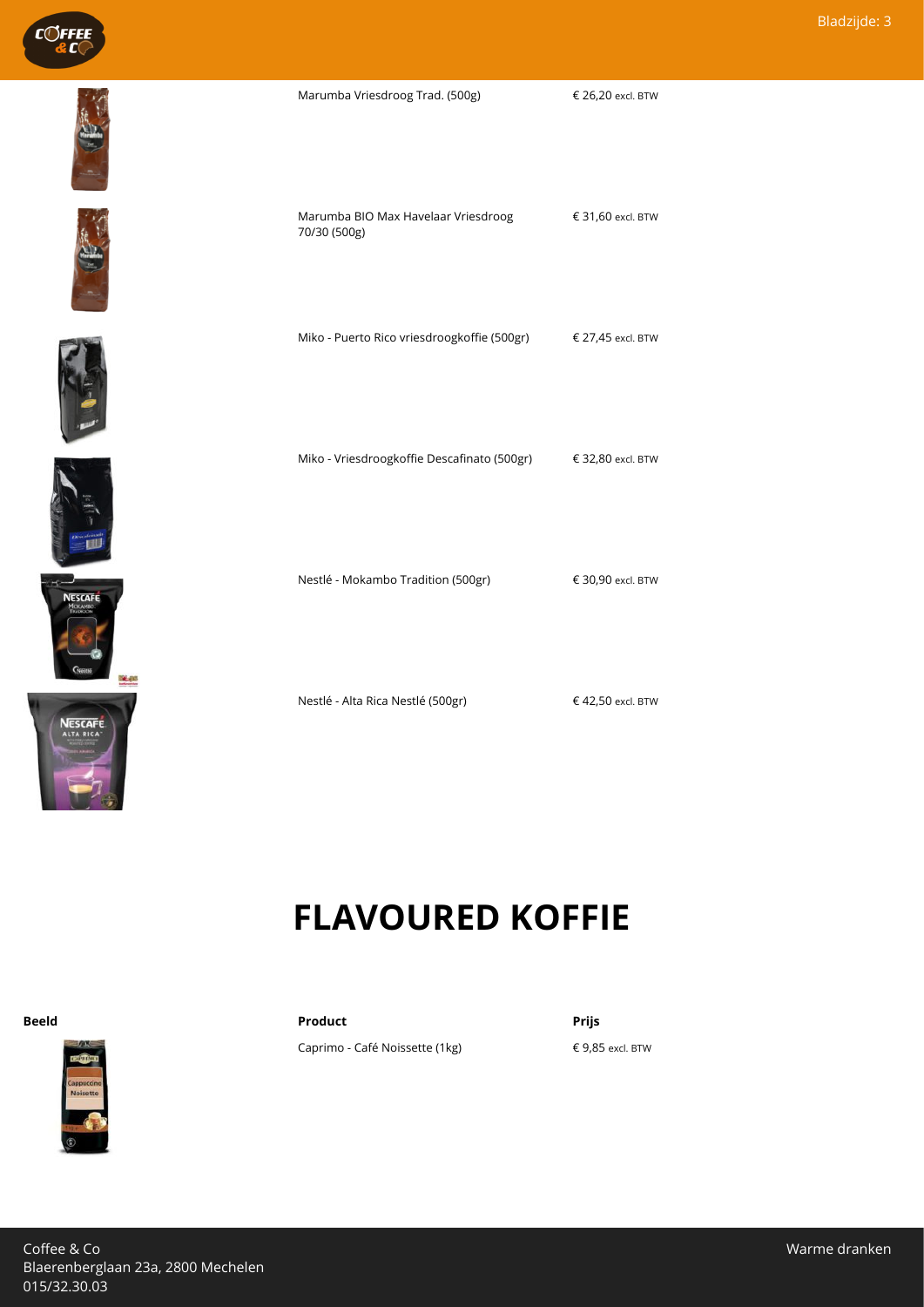

Caprimo - Café Caramel (1kg) € 9,85 excl. BTW







Caprimo - Café Vanille (1kg) € 9,85 excl. BTW

### **CAPSULES**

Caprimo - Café Speculoos (1kg) € 9,85 excl. BTW

**Beeld Product Prijs**









| Miko - Capsules Café Crème (96 capsules)         | € 34,70 excl. BTW |
|--------------------------------------------------|-------------------|
| Miko - Capsules PURO Café Crème (96<br>capsules) | € 38,90 excl. BTW |
| Miko - Capsules Espresso (96 capsules)           | € 34,70 excl. BTW |
|                                                  |                   |

Miko - Capsules PURO Espresso (96 capsules)

€ 38,90 excl. BTW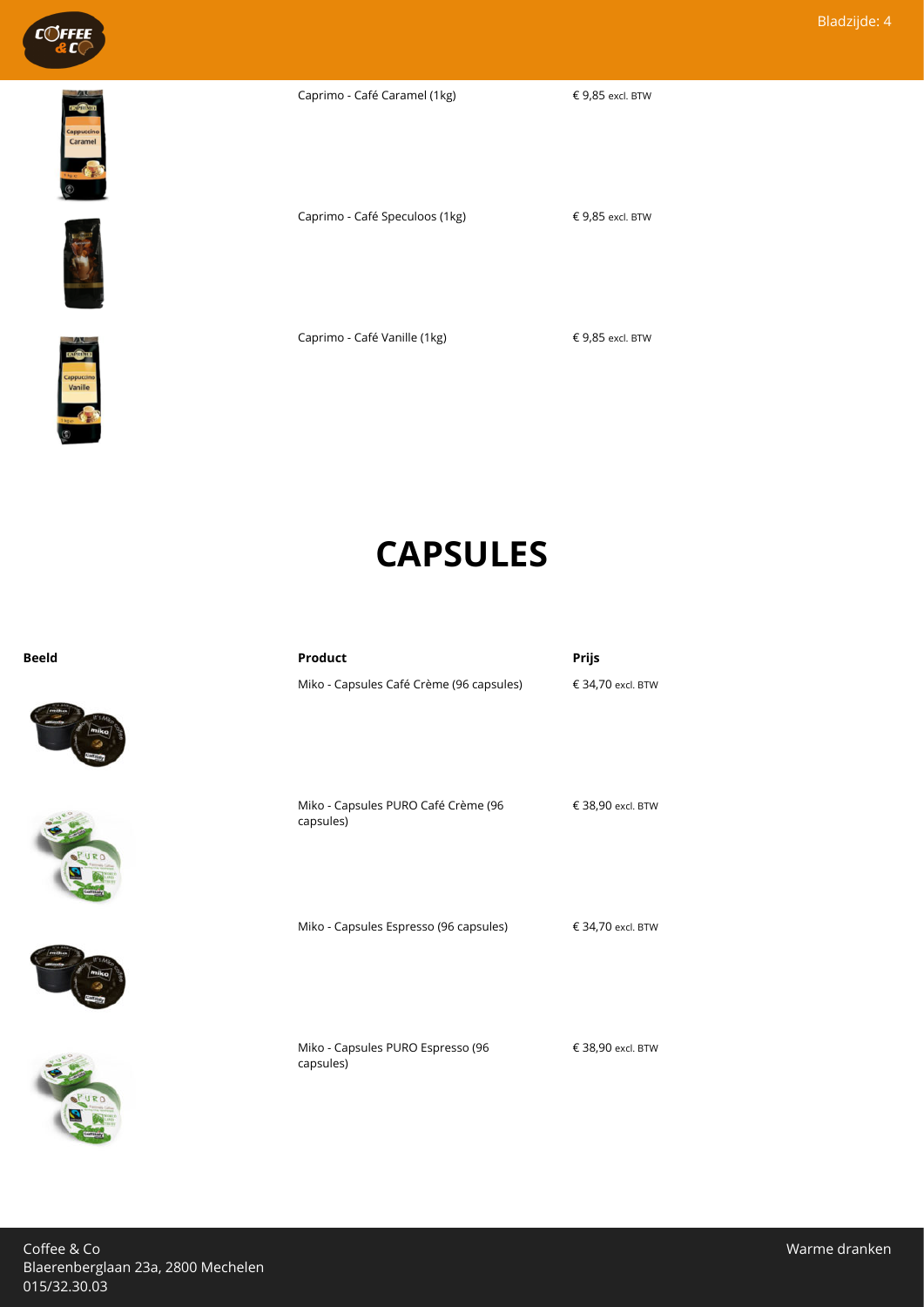

| Java - Capsules Déca (16 capsules)     | € 7,25 excl. BTW |
|----------------------------------------|------------------|
| Java - Capsules Forte (16 capsules)    | € 7,25 excl. BTW |
| Java - Capsules Leggiero (16 capsules) | € 7,25 excl. BTW |
| Java - melkcapsules (16 capsules)      | € 7,25 excl. BTW |

Miko - Capsules Delicato Décafeiné (10

capsules)

**PADS**



**Beeld Product Prijs**

Miko - Koffie Pouches MIKO MATIC Dessert (48 x 65gr)

€ 69,00 excl. BTW

€ 4,25 excl. BTW

Miko - Koffie Pouches MIKO MATIC Moka (48 x 65gr) € 67,50 excl. BTW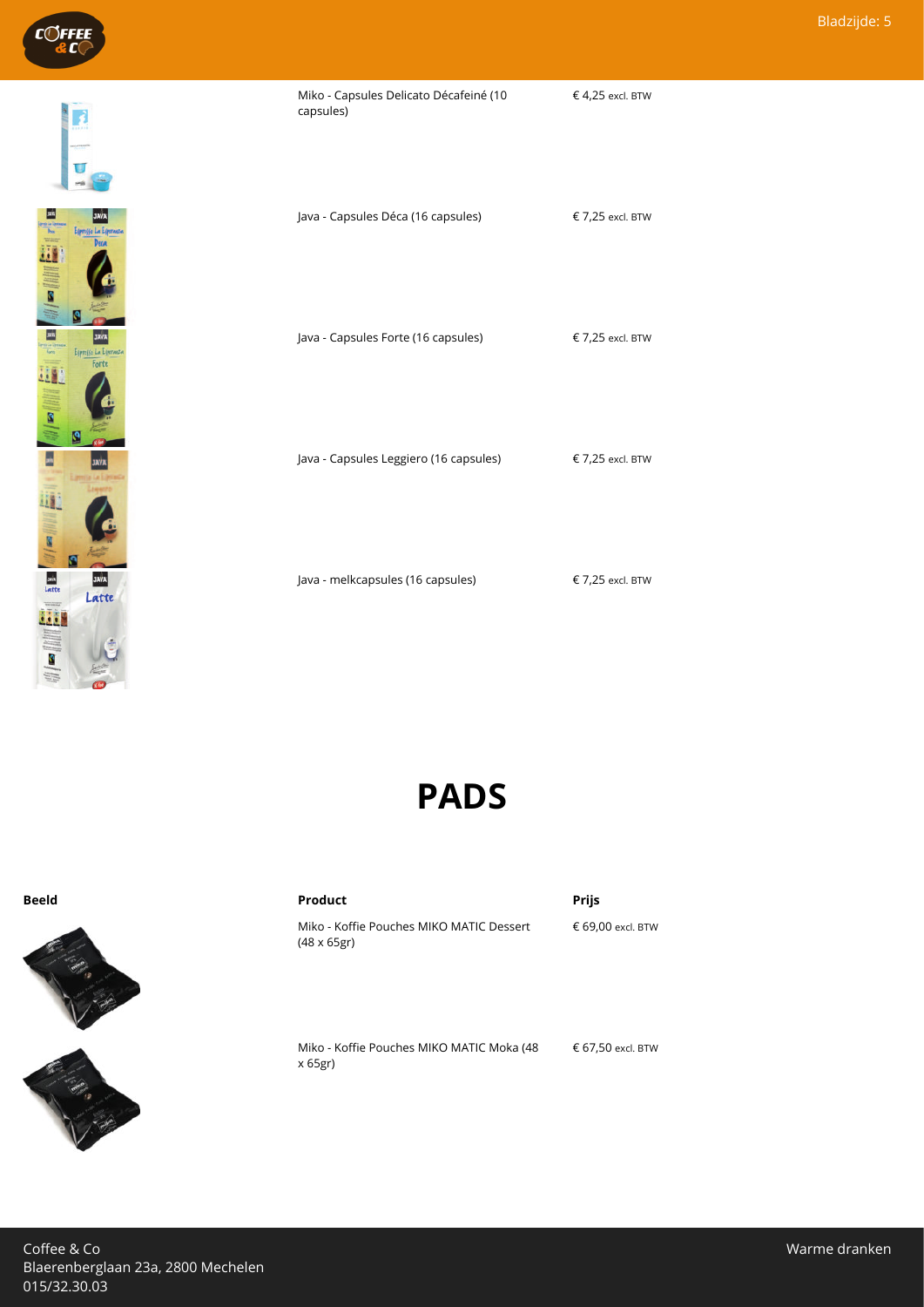





Miko - Koffie Pouches MIKO MATIC Déca (48 x 65gr) € 67,90 excl. BTW

Java - pads Max Havelaar (48 x 60gr) € 83,00 excl. BTW

# **KOFFIEZAKJES**

| <b>Beeld</b> | Product                                                         | Prijs             |
|--------------|-----------------------------------------------------------------|-------------------|
|              | Miko - Koffiezakjes Avantgarde (40 x 70gr)                      | € 62,30 excl. BTW |
|              | Cristo - Easypack Decaf. (42 zakjes + 50 filters<br>+ renegite) | € 69,70 excl. BTW |

Cristo - Easypack Dessert (45 zakjes + 50 filters + renegite)

**THEE**

**Beeld Product Prijs**

€ 69,90 excl. BTW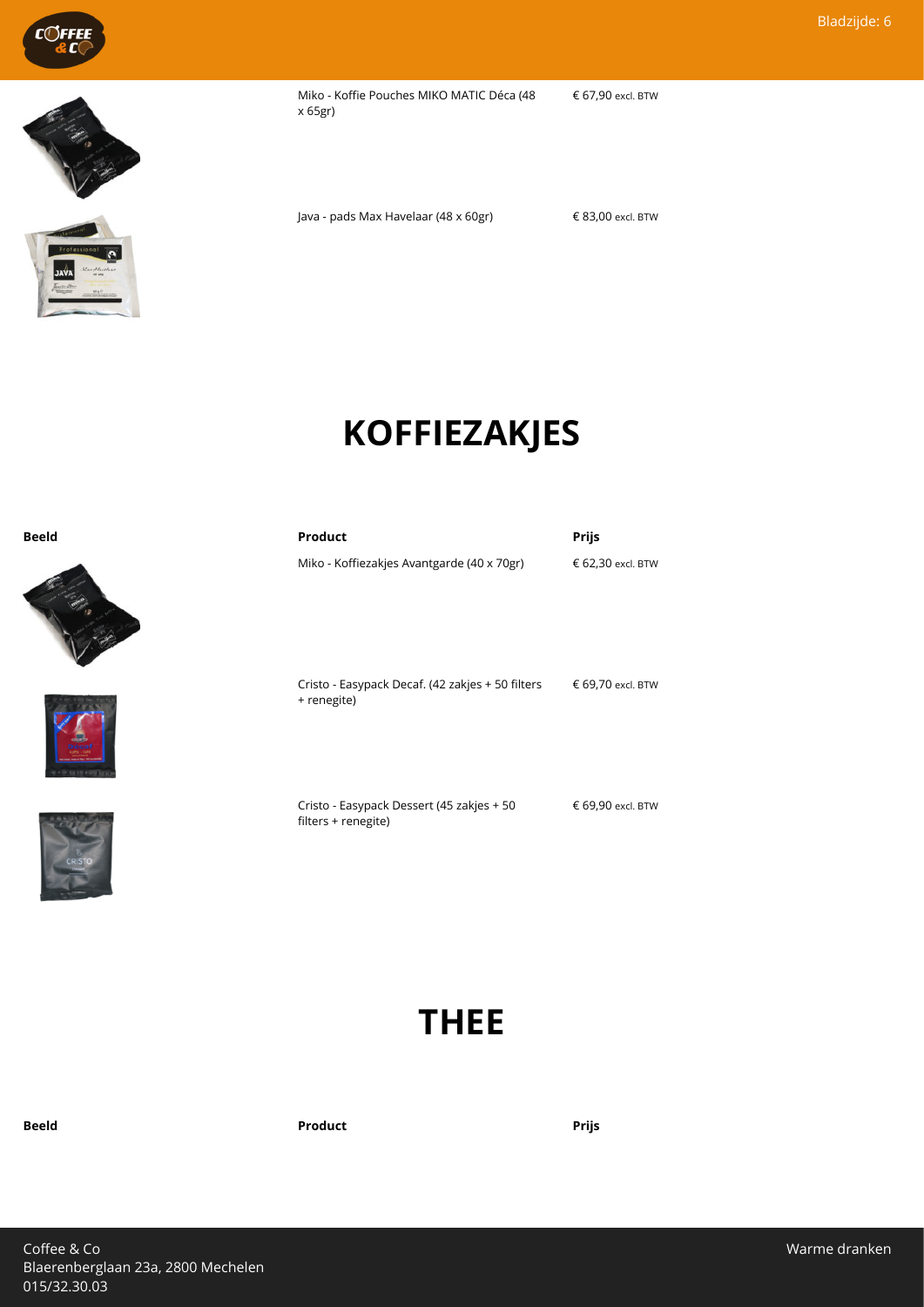





| Lipton - theebuiltjes regular (100 stuks) | € 8,50 excl. BTW |
|-------------------------------------------|------------------|
| Lipton - Rozebottel (100 stuks)           | € 9,80 excl. BTW |
| Lipton - Kamille thee (100 stuks)         | € 9,80 excl. BTW |

Miko - QualiTea (1kg)  $6,40$  excl. BTW

Lipton - Munt thee  $\epsilon$  9,80 excl. BTW

Lipton - Green Citrus (100 stuks) € 9,80 excl. BTW

#### **CACAO**



**Beeld Product Prijs**

Chocodia (1kg)  $6,10$  excl. BTW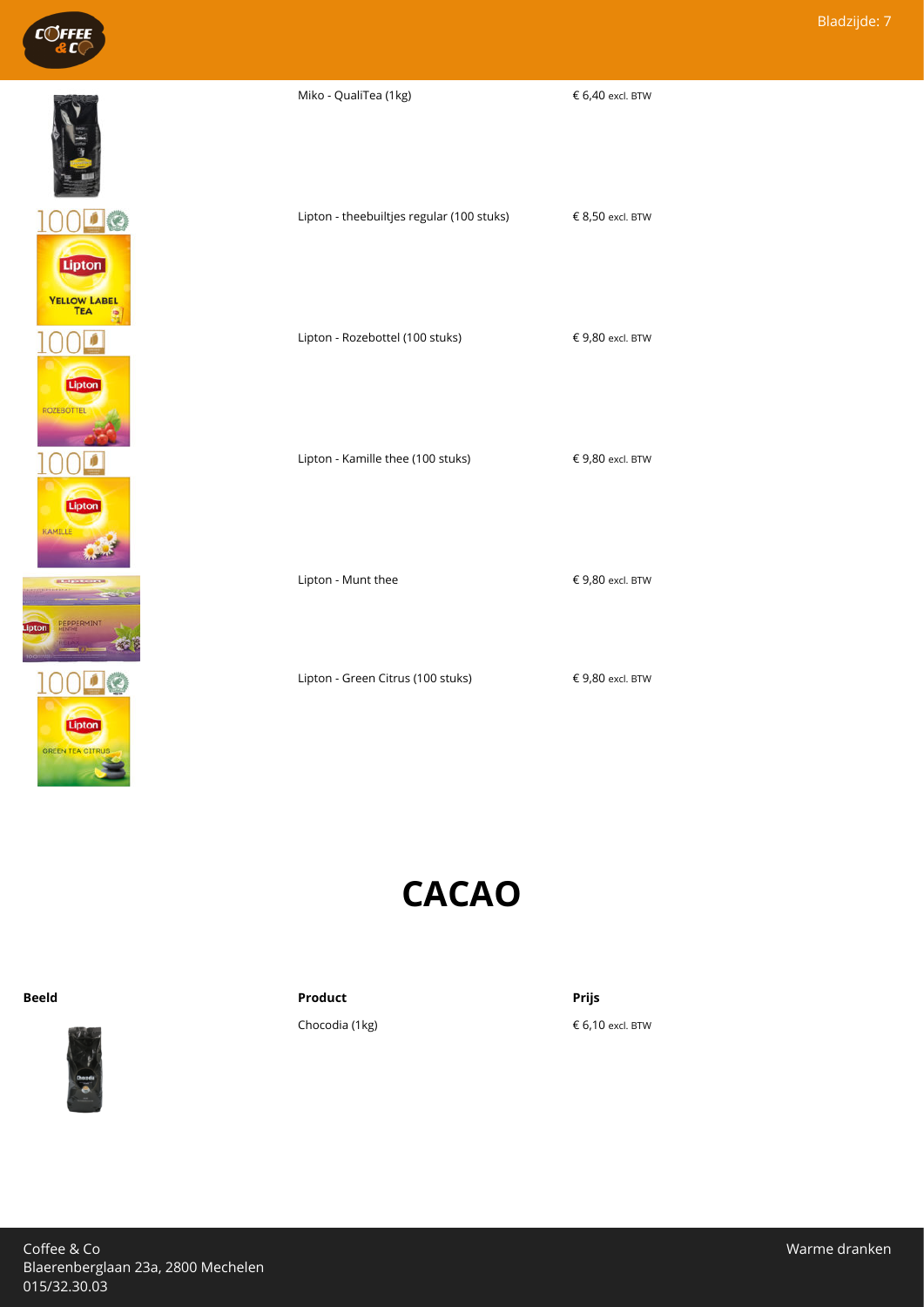Miko - QualiChoc (1kg)  $\epsilon$  7,40 excl. BTW



C©FFEE

# **SOEPEN - AUTOMAAT**













| Beeld                       | Product                                             | Prijs             |
|-----------------------------|-----------------------------------------------------|-------------------|
| <b>Curry</b>                | Royco - currysoep 140 ml 80 porties                 | € 34,90 excl. BTW |
|                             | Royco - groentensupreme soep 140 ml 90<br>porties   | € 37,90 excl. BTW |
| R٥١<br><b>Kip</b><br>poulet | Royco - kippensoep 140 ml 130 porties               | € 53,90 excl. BTW |
|                             | Royco - pompoensoep 140 ml 70 porties               | € 31,40 excl. BTW |
| Roy<br><b>St.Germain</b>    | Royco - St. Germain erwtensoep 140 ml 80<br>porties | € 34,90 excl. BTW |
| <b>Roy</b>                  | Royco - tomatensupreme Soep 140 ml 80<br>porties    | € 34,90 excl. BTW |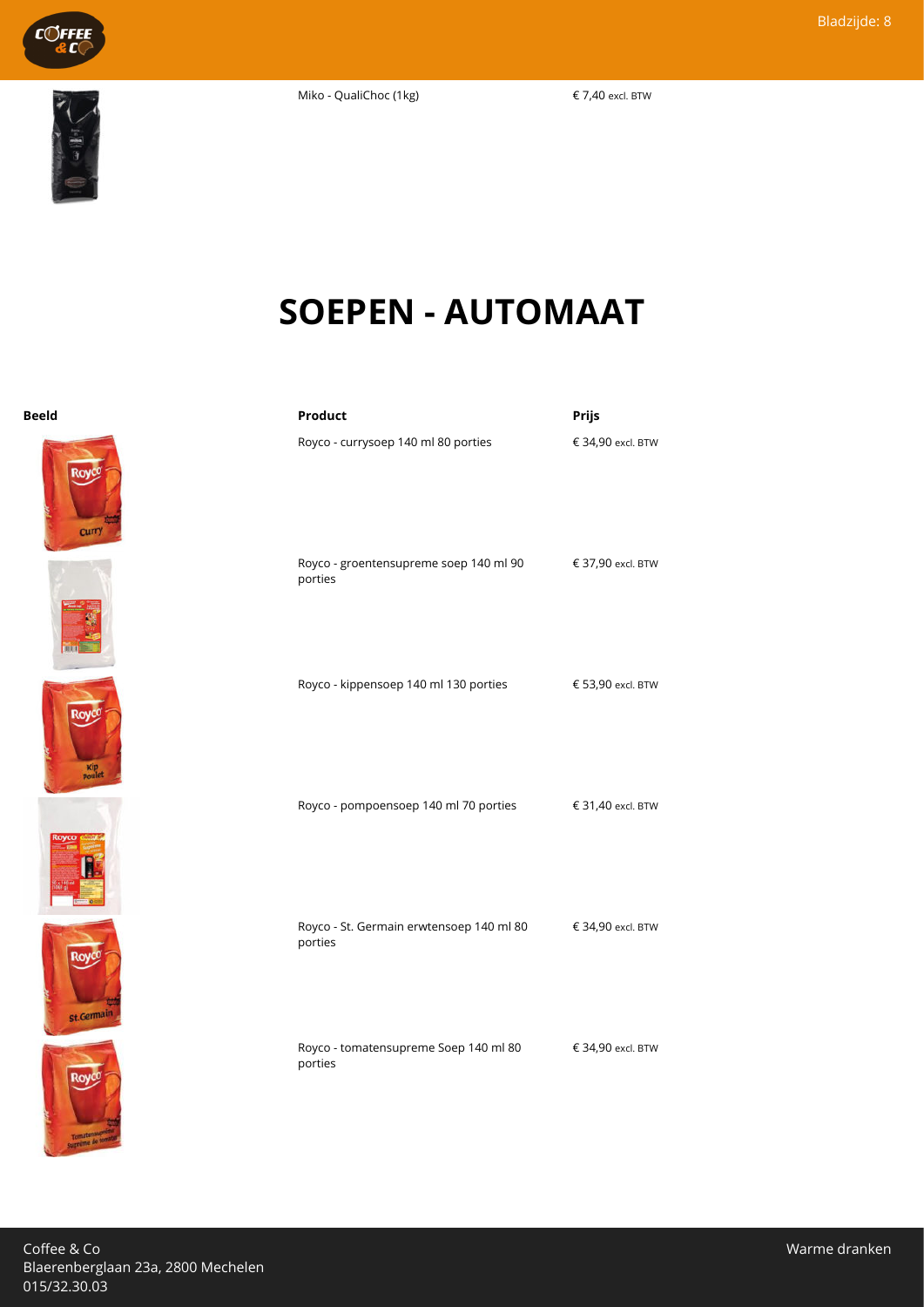

Maggi - tomatensoep (1kg)  $\epsilon$  12,50 excl. BTW







Maggi - kippensoep (1kg) € 12,90 excl. BTW

Maggi - groentesoep (1kg) € 12,50 excl. BTW

# **SOEPEN - INDIVIDUELE PORTIES**



#### **Beeld Product Prijs**

Royco - Classic asperges (25 stuks) € 13,40 excl. BTW

Royco - Classic kip (25 stuks) € 12,60 excl. BTW

Royco - Classic prei (25 stuks) € 12,60 excl. BTW

Royco - Classic tomaten/groenten (25 stuks) € 12,60 excl. BTW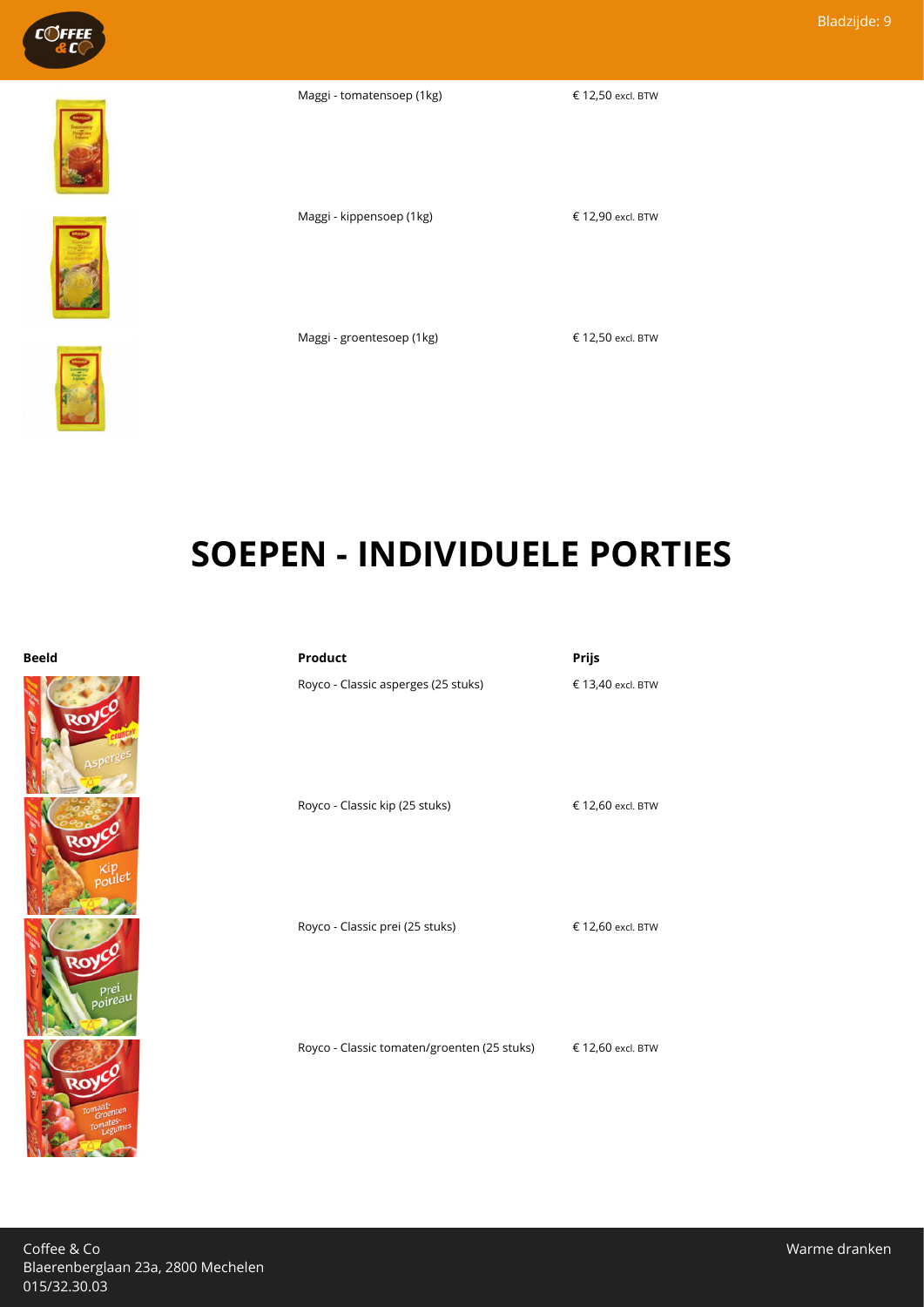

| Royco - Crunchy champignons (20 stuks)                                    | € 13,40 excl. BTW |
|---------------------------------------------------------------------------|-------------------|
| Royco - Crunchy curry (20 stuks)                                          | € 13,40 excl. BTW |
| Royco - Crunchy erwten met ham (20 stuks) € 13,40 excl. BTW               |                   |
| Royco - Crunchy groentensuprème met<br>korstjes (20 stuks)                | € 13,40 excl. BTW |
| Royco - Crunchy pompoen suprème (20<br>stuks)                             | € 13,40 excl. BTW |
| Royco - Crunchy St. Germain met korstjes (20 € 13,40 excl. BTW<br>stuks)  |                   |
| Royco - Crunchy tomatensoep met balletjes € 13,40 excl. BTW<br>(20 stuks) |                   |
| Royco - Crunchy tomatensuprème met<br>korstjes (20 stuks)                 | € 13,40 excl. BTW |
| Royco - Crunchy veloutine asperges (20<br>stuks)                          | € 13,40 excl. BTW |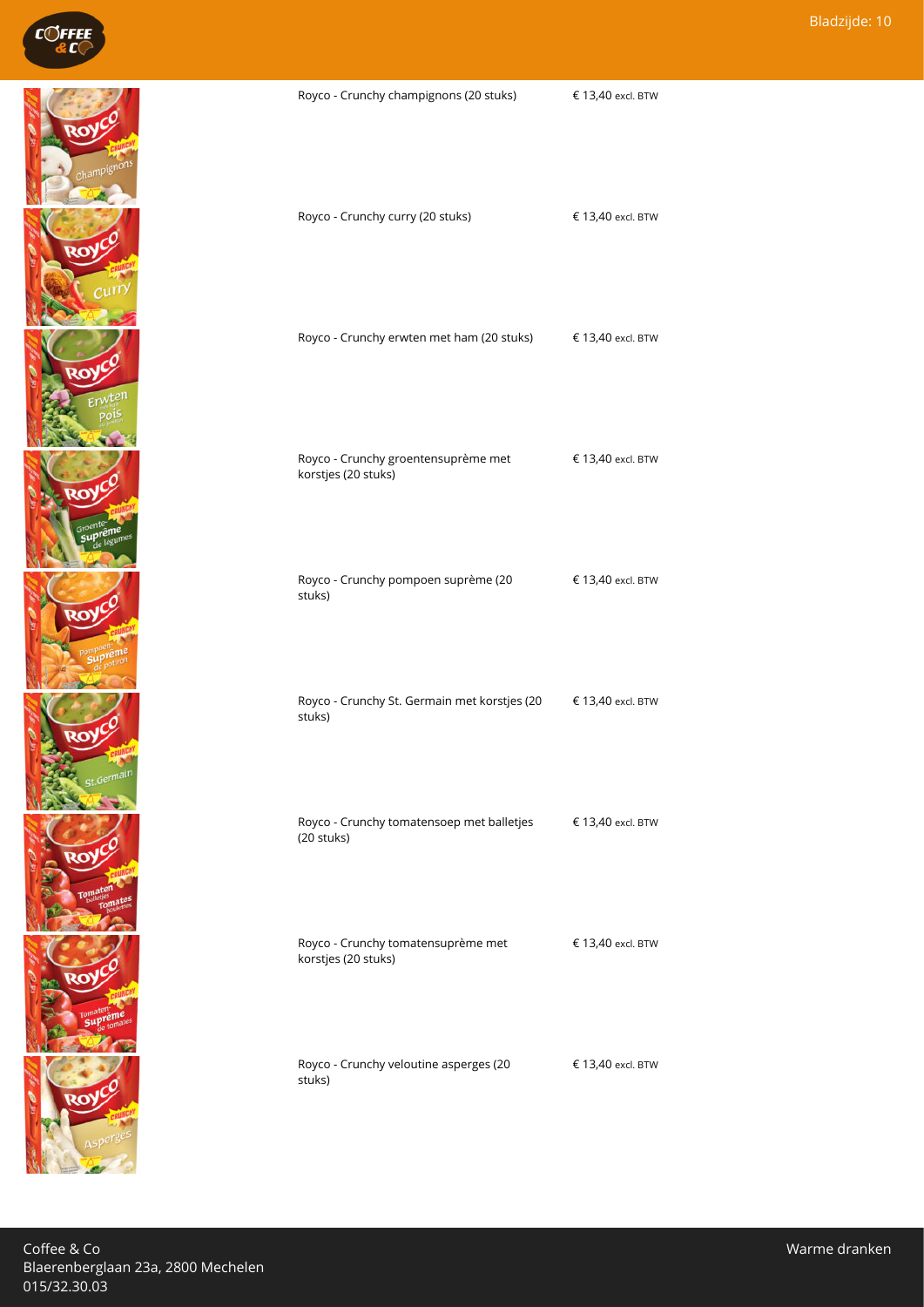

€ 13,40 excl. BTW

# **ACCESSOIRES**

Suiker voor automaten (1kg) € 2,40 excl. BTW

| Beeld | Product | Prijs |
|-------|---------|-------|
|       |         |       |











 $\begin{picture}(20,10) \put(0,0){\vector(0,1){30}} \put(15,0){\vector(0,1){30}} \put(15,0){\vector(0,1){30}} \put(15,0){\vector(0,1){30}} \put(15,0){\vector(0,1){30}} \put(15,0){\vector(0,1){30}} \put(15,0){\vector(0,1){30}} \put(15,0){\vector(0,1){30}} \put(15,0){\vector(0,1){30}} \put(15,0){\vector(0,1){30}} \put(15,0){\vector(0,1){30}} \put(15,0){\vector(0$ 

| Suikerklontjes (1000 stuks)                 |
|---------------------------------------------|
| Suikersticks (5gr x 1000)                   |
| Suikersticks Time To Enjoy (4g x 600 stuks) |
| Candarel Staafjes (500 stuks)               |

Creamersticks Time To Enjoy (2,5 gr x 600 stuks)

 $€ 13,90$  excl. BTW

 $€ 17,60$  excl. BTW

€ 16,50 excl. BTW

€ 9,60 excl. BTW

€ 12,60 excl. BTW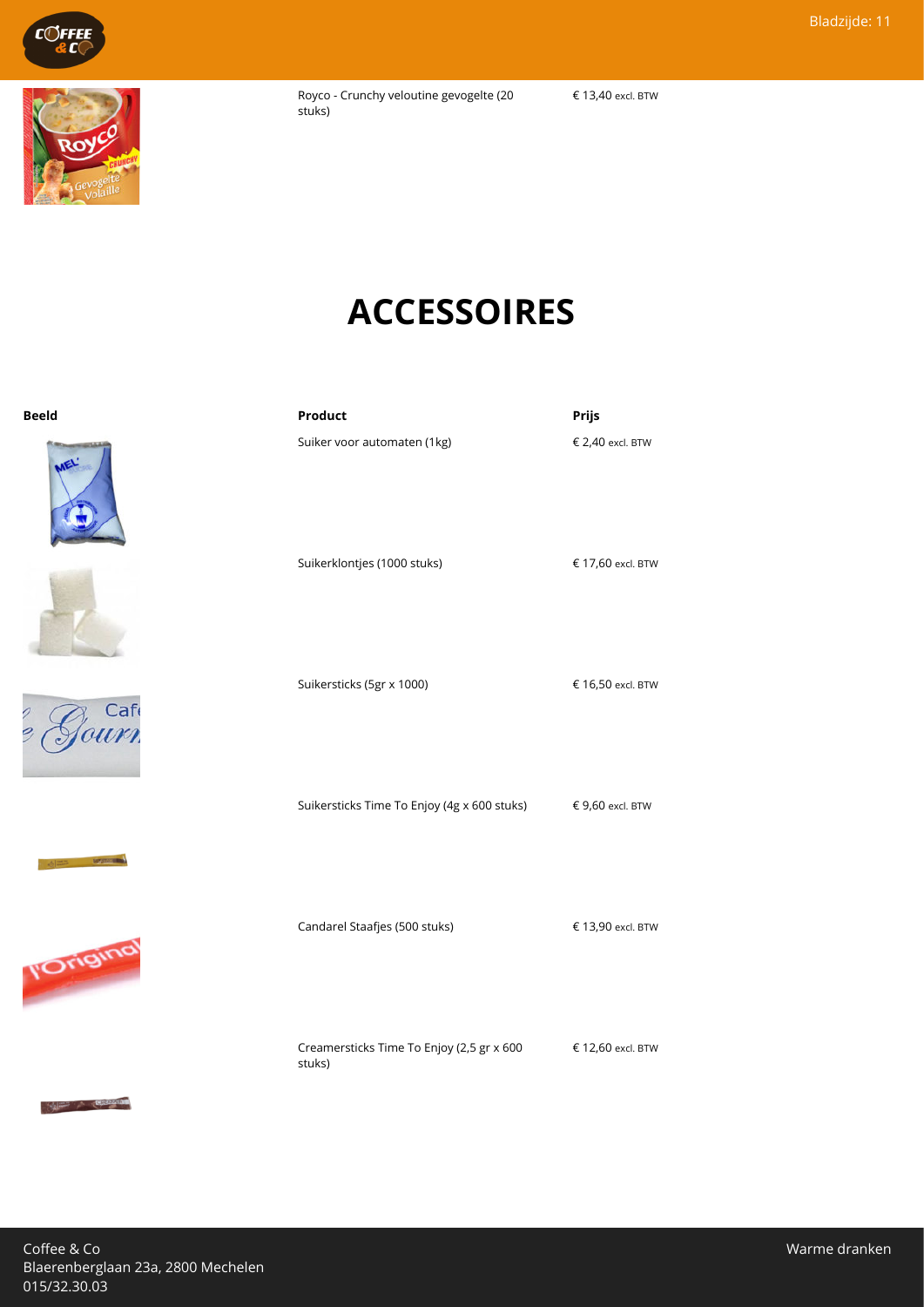













Creamersticks (1000 stuks) € 23,00 excl. BTW

Creamer Cafésan (1kg) 6,20 excl. BTW

Citrona Cups (120 stuks) € 11,90 excl. BTW

Nutroma Cups (200 stuks) € 16,90 excl. BTW

Coffee Milk Time To Enjoy (10gr x 200 stuks) € 10,60 excl. BTW

Campina Halfvolle Melk 6 x 1L  $\epsilon$  7,95 excl. BTW

Lipton - theebuiltjes regular (100 stuks) € 8,50 excl. BTW

Lipton - Rozebottel (100 stuks) € 9,80 excl. BTW

 $\angle$  Régilait  $\angle$  5,22 excl. BTW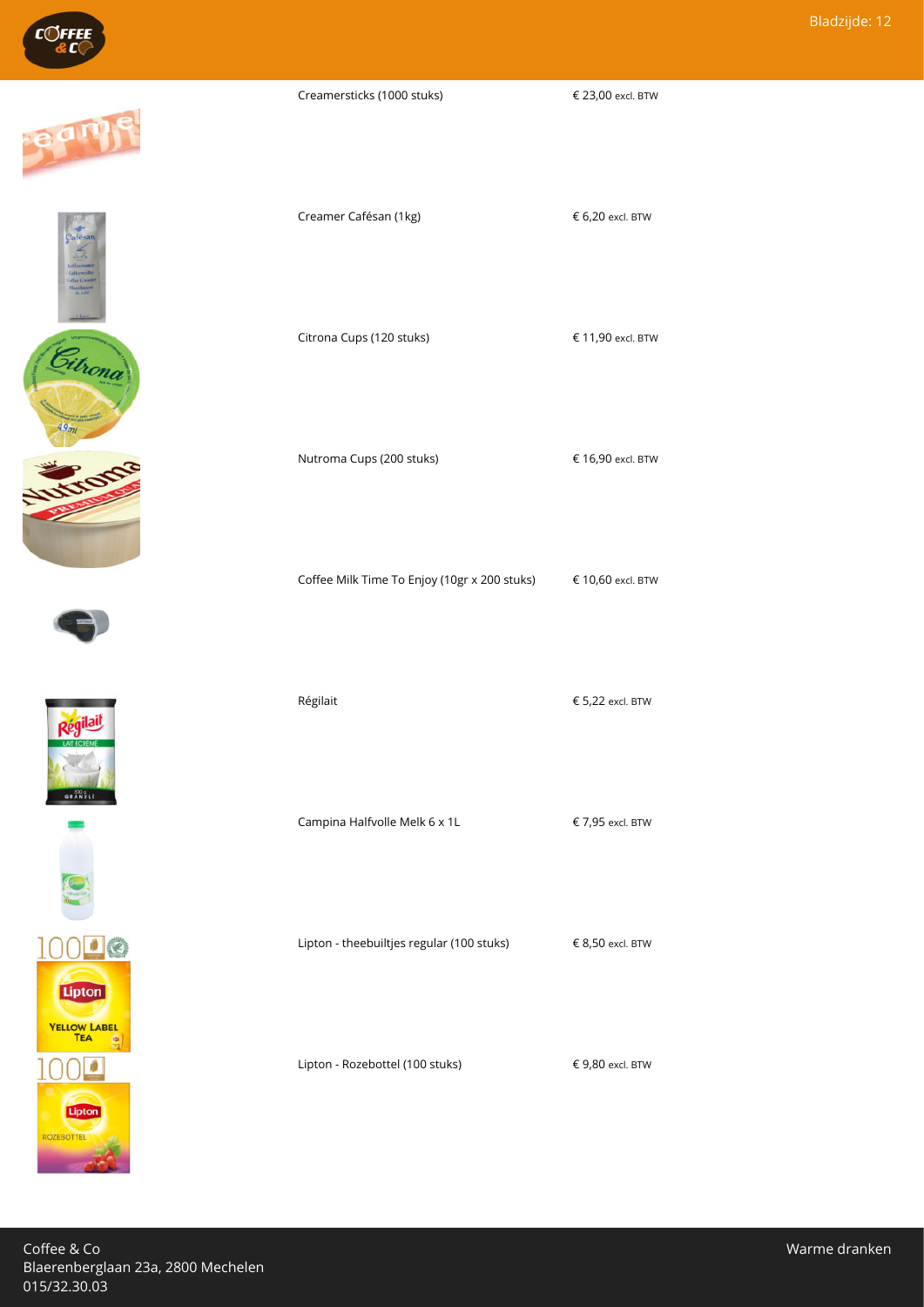











 $\epsilon$  9,80 excl. BTW

Lipton - Munt thee  $\epsilon$  9,80 excl. BTW

Lipton - Green Citrus (100 stuks) € 9,80 excl. BTW

Roerstaafjes Hout (1000 stuks)  $65,90$  excl. BTW

Roerstaafjes (2000 stuks) € 14,90 excl. BTW

Speculoos Lotus (400 stuks) € 18,70 excl. BTW

Koekjes elite Coffee Time (120 stuks) € 15,80 excl. BTW

Koekjes Elite Treasure (110 stuks) € 17,90 excl. BTW

Koekjes Time To Enjoy Allasio (120 stuks) € 14,80 excl. BTW